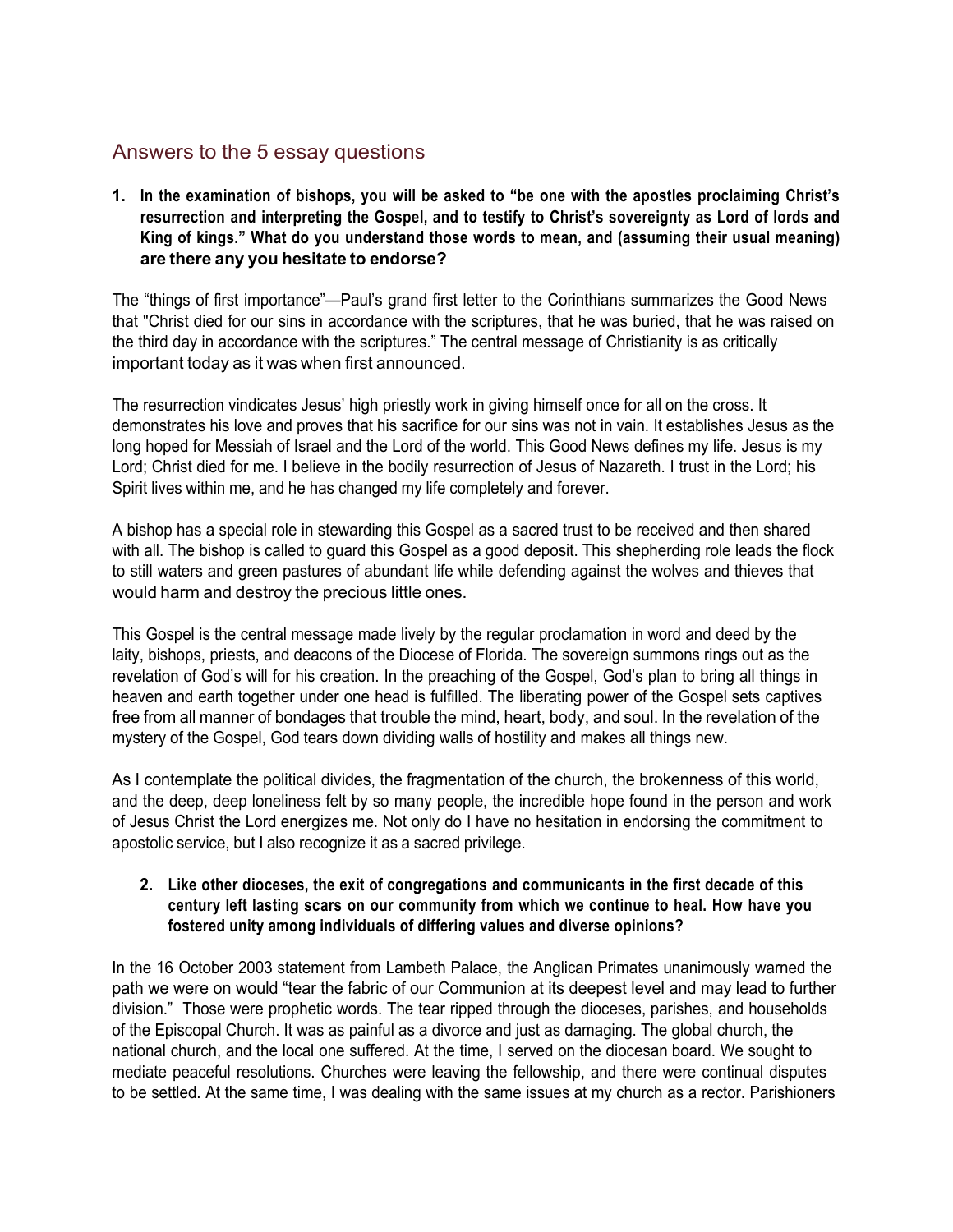were taking sides. Friendships were broken. Some people left; others stayed but the damage done was significant.

In his famous hymn, *The Church's One Foundation,* Samuel Stone laments of how the church is "sore oppressed, by schisms rent asunder, by heresies distressed". Like a negative cycle where opposing forces reinforce and hasten the other's destructive influence, heresy and schism feed one another with broken trust, bitter anger, and sadness. Yet, political infighting is a distraction from the gospel. Jesus prayed that we would be one so that an unbelieving world would see God's purpose in him. The most important reason for the members of the church to strive toward visible unity in the truth of God's word is so that the world may know Jesus.

Healing is found in loosing ourselves in God's mission. By fostering partner relationships with pastors and churches in other branches of Christianity and around the world, I have seen fruitful gospel work in my community that honors the name of Jesus. In my own congregations, I have seen growth through the struggles by keeping the main focus on worship of Jesus Christ and his mission to make disciples of all nations.

My aim is to stay out of the weeds of the church politics by focusing the energy and passion of God's people to evangelism, discipleship, and service in our communities and the world. We do not have the luxury or the time to fight each other over our sore divisions. There are greater battles and more significant challenges that need our current attention.

## **3. One of the challenges that our denomination faces is an aging clergy force. What qualities are you looking for in the next generation of clergy leader?**

The clergy shortage is real. When I was ordained, I was one of only 50 (out of 8,000) clergy under the age of thirty in the Episcopal Church. Career clergy were more the exception than the rule as often bishops and canons to the ordinary discouraged young people from seeking ordination until they had more life experience. Thankfully that is no longer the case though we still suffer from a shortage of clergy. The church recognizes five equipping gifts for ministry: apostolic, prophetic, evangelical, teaching, and pastoral. Few people possess all these qualities, so it is important to identify and develop leaders with different spiritual gifts.

First and foremost, candidates for ordination must have a deep maturing relationship with Jesus Christ. Converted Christians beget more converted Christians. The faith is caught more than taught. Some of the most important places to find youthful zeal for God are college ministry and youth ministry. In these settings, the sense of call and identity in Christ are solidified. Vibrant diocesan support for these two areas will produce fruitful candidates. I would encourage strong seminary internship and scholarship programs throughout the diocese to help equip, test, and approve potential candidates and build a longterm partnership in ministry.

I also would aim to see the church raise up a more ethnically and racially diverse clergy force. The church envisioned by Jesus is made up of all nations, tribes, and tongues. While we have done a good job in including women in leadership, we need to do a much better job raising up clergy that reflect the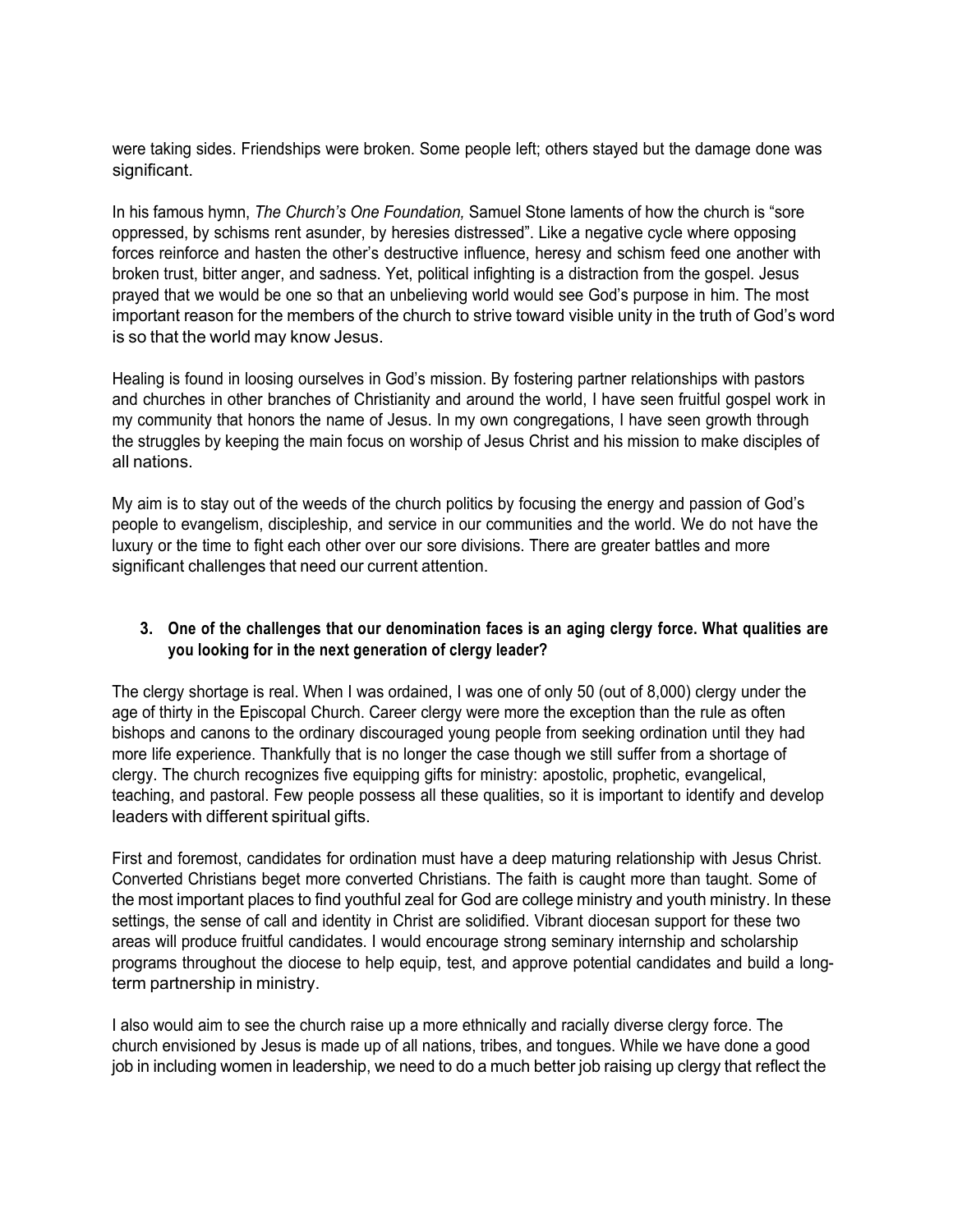diversity of our neighborhoods, towns, and cities. This will require building new relationships and making new friends in Christ.

Lastly, we need to start early in training and recruiting. As we develop our children in the faith, where do we see opportunities for them to test their gifts and build ministry capacity? Older generations need to embrace and encourage younger ones. We are now seeing a new generation of youth known as "Generation Z." Many of them are totally disconnected from one another as well as the church. But they want to serve! Our schools and campus ministries will be invaluable in cultivating faith and introducing them to service. Every congregation could have the next ordinand in their ranks, if we will cultivate their faith, mentor them, encourage them, and allow them to shine.

## **4. Almost two years have been spent in struggles with the COVID pandemic and the many social, political, and economic challenges it brought forward. Where do you see hope springing forward in the Episcopal church? What are some of your hopes for the Diocese of Florida?**

In many ways, the Covid pandemic has brought out the worst in people. Our nation has accelerated in its political rancor. The violence and civil unrest during the pandemic have shown that we are not united as a nation. Political discourse has all but broken down, and the pandemic has been a factor in amplifying the polarization rather than uniting. The pandemic has revealed vulnerabilities in the community and in our relationships. But these are Gospel opportunities for the church. Where civic leadership falls short, the power of the Spirit-filled church equipped with Christ's network of spiritual gifts, diversity of wisdom, and heart of compassion can stand in the gap.

The stay-at-home mandates, the mask protocols, and the concerns about community spread have greatly impacted in-person worship attendance. Many smaller congregations did not have the audio/visual capacities to move to a virtual ministry. Those that did mitigated the impact and became innovators. Finding online connection will often be the first step for a new person to "check out" the congregation before in-person attendance. The diocese must be an inventive leader in this area by leveraging the new tools.

The shutdown gave us a rare opportunity to reevaluate how we use our campuses for local community engagement and impactful mission. Virtual meetings proved quite effective enabling more collaboration, efficiency, and access to critical meetings where people can participate from office or home and not have to lose time to a meeting across long commutes.

The budgetary belt tightening can be hopeful if good process is utilized to reconsider spending priorities. In years of financial abundance and peace, it is easy to have gradual shifts in missional objectives, often resulting in unplanned long-term commitments. The Diocese of Florida can use this opportunity of tight finances and the bishop transition process to reevaluate and refine the mission, core values, and priorities for healthy spiritual and numerical growth. Like fasting during a prolonged lent, what will we give up in order that we might attain new life in Christ?

I also believe the political divisions and racial tensions provide opportunities for the Diocese and the congregations. The people of our communities are hungry for reconciliation and hope. My hope for the